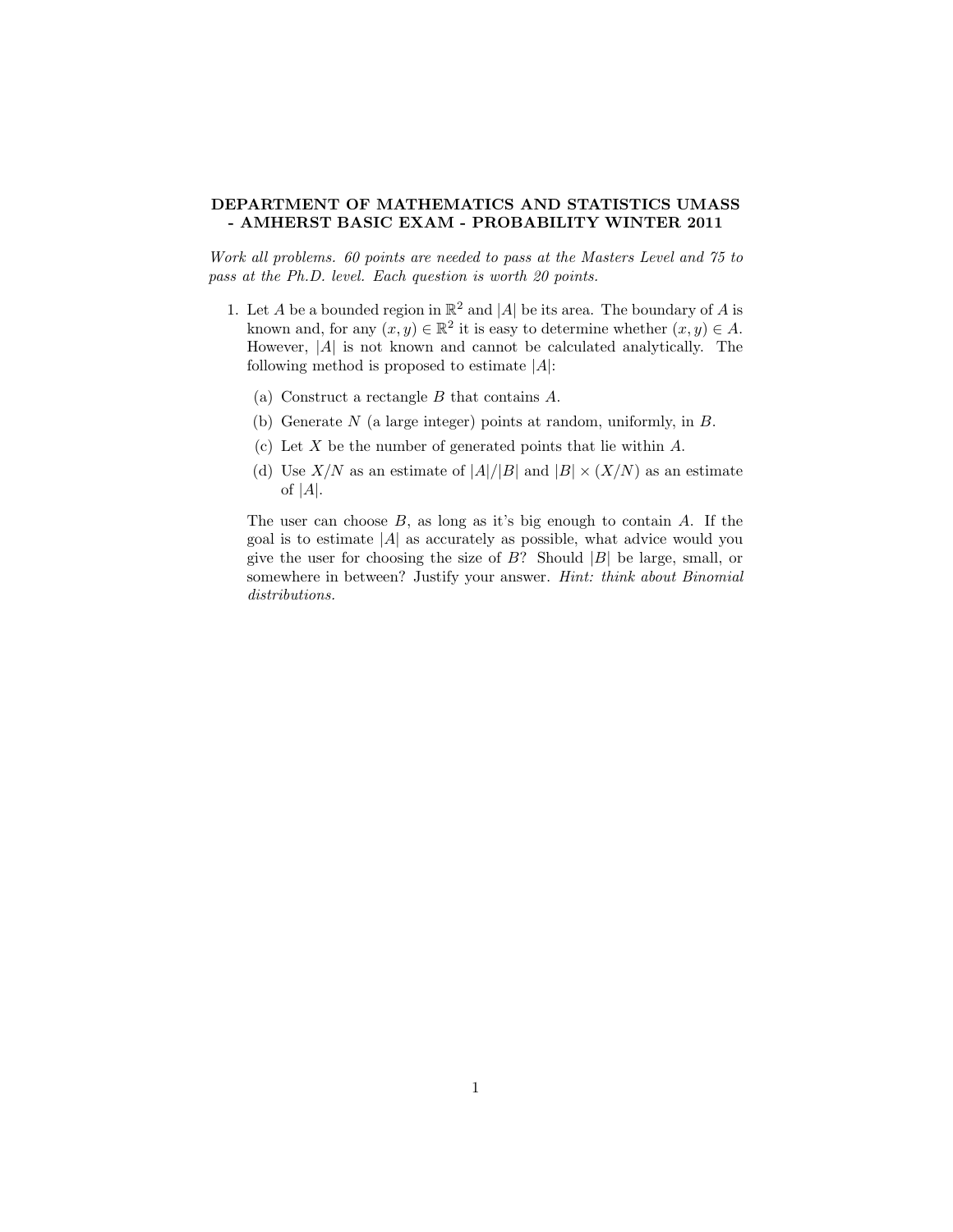2. You go to the bus stop to catch a bus. You know that buses arrive every 15 minutes, but you don't know when the next is due. Let  $T$  be the time elapsed, in hours, since the previous bus. Adopt the prior distribution  $T \sim \text{Unif}(0, 1/4).$ 

(a) Find  $E[T]$ .

Passengers, apart from yourself, arrive at the bus stop according to a Poisson process with rate  $\lambda = 2$  people per hour; i.e., in any interval of length  $\ell$ , the number of arrivals has a Poisson distribution with parameter  $2\ell$  and, if two intervals are disjoint, then their numbers of arrivals are independent. Let  $X$  be the number of passengers, other than yourself, waiting at the bus stop when you arrive.

- (b) Suppose  $X = 1$ . Write an intuitive argument for whether that should increase or decrease your expected value for T. I.e., is  $E[T|X = 1]$ greater than, less than, or the same as  $E[T]$ ?
- (c) Find the density of T given  $X = 1$ , up to a constant of proportionality. It is a truncated version of a familiar density. What is the familiar density?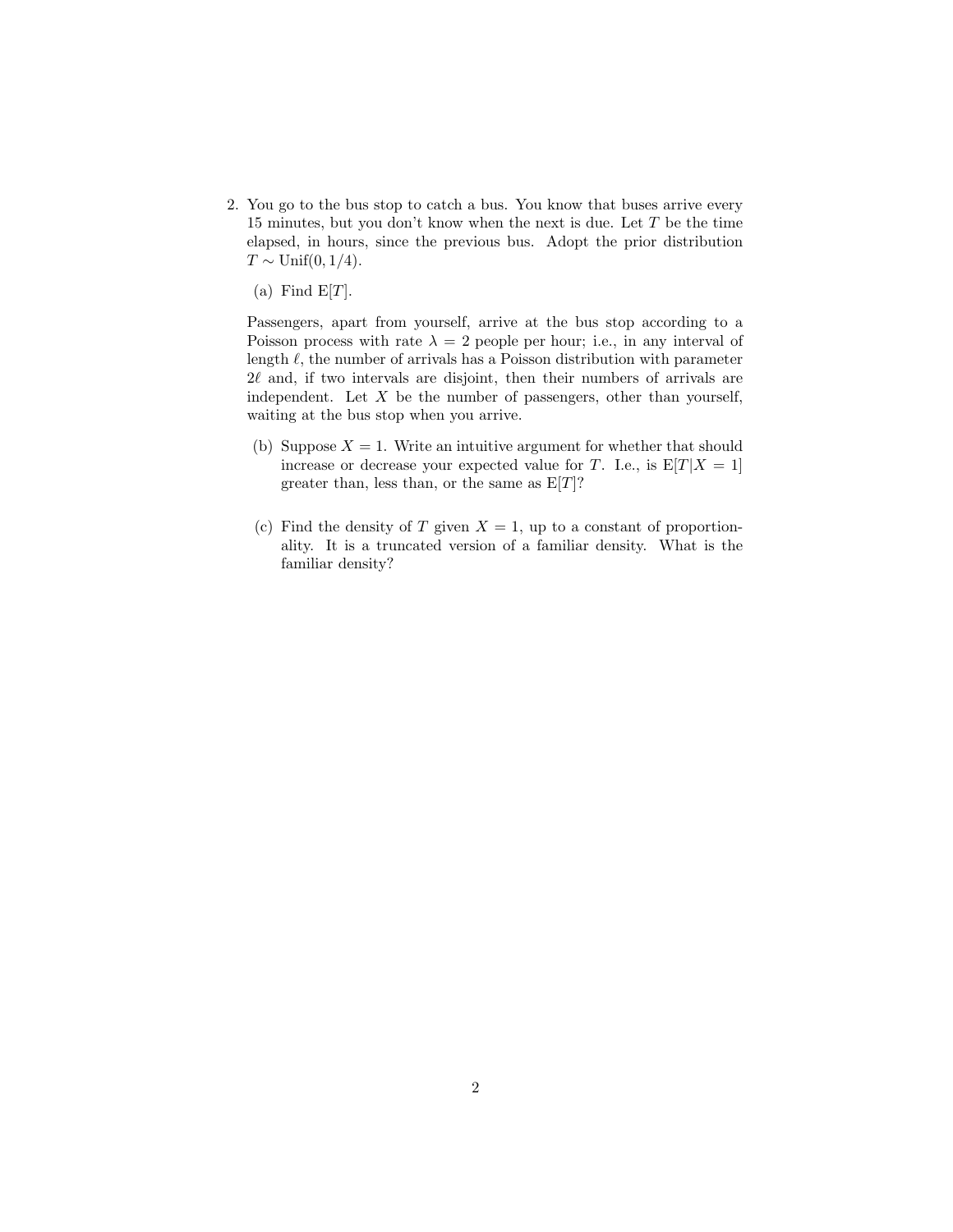3. A discrete-time Markov chain is a series of indexed random variables,  $\{X_0, X_1, X_2, \ldots\}$  which displays the Markov property, namely

$$
Pr(X_{n+1}=j|X_0=x_0,X_1=x_1,X_2=x_2,\ldots X_n=i)=Pr(X_{n+1}=j|X_n=i).
$$

Consider such a Markov chain in which there are only finitely many possible  $x$ 's and in which the so-called transition probabilities are given by the matrix p such that

$$
\mathbf{p}_{ij} = \Pr(X_{n+1} = j | X_n = i),
$$

constant for all  $n \geq 0$ .

- (a) Give an expression in terms of **p** for the probability that  $X_{n+2} = j$ given  $X_n = i$ .
- (b) Give an expression in terms of **p** for the probability that  $X_{n+m} = j$ given  $X_n = i$ . For full credit, whenever possible, express your answer using matrix notation rather than functions of the matrix elements.
- (c) Prove that for any Markov chain,  $Pr(X_3 = x_3 | X_0 = x_0, X_1 = x_1)$  $Pr(X_3 = x_3 | X_1 = x_1).$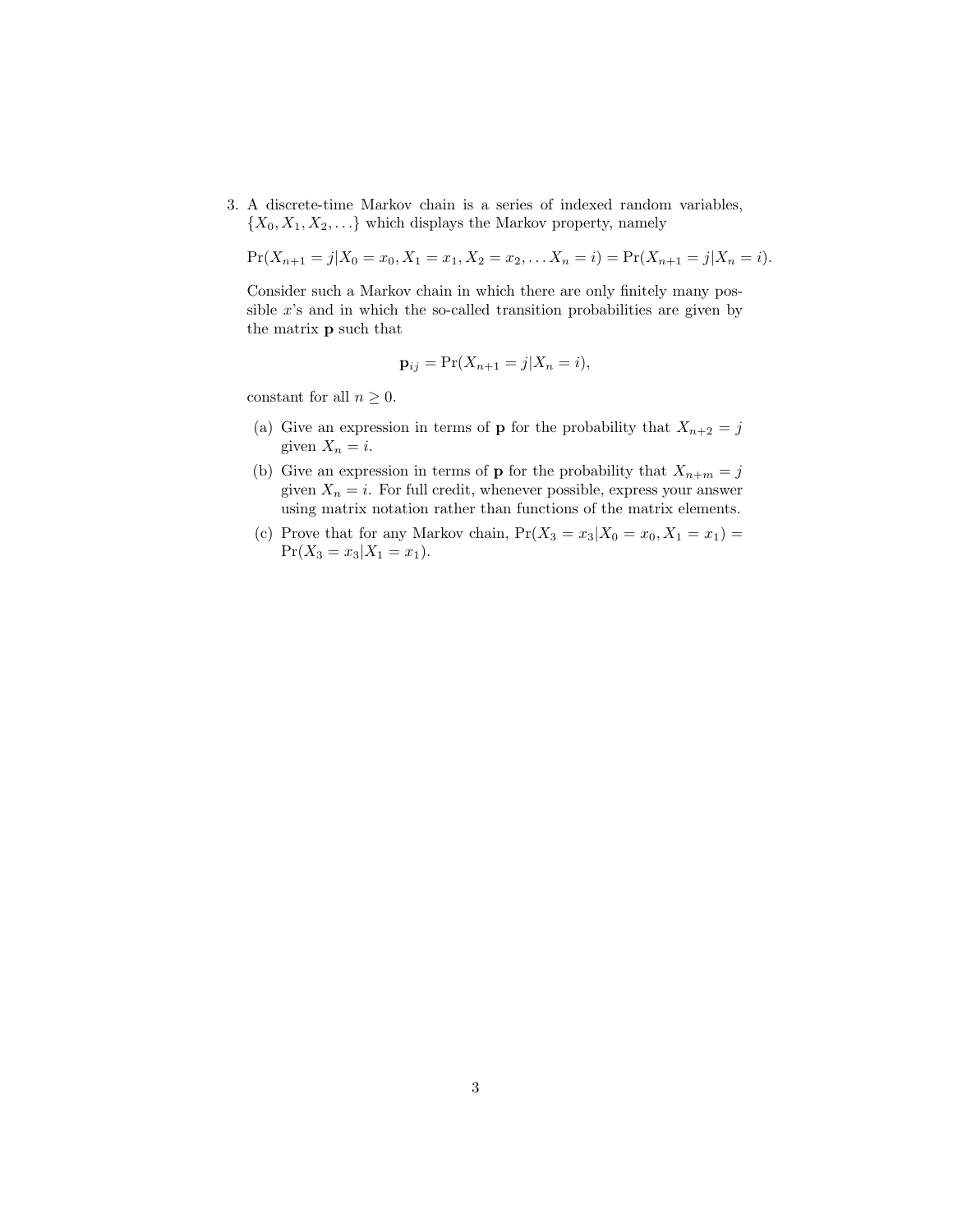- 4. Suppose  $X_1$  and  $X_2$  are random variables with joint density function  $f(x_1, x_2) = c$  when  $x_1 + x_2 \leq 1$  and both  $x_1$  and  $x_2$  are non-negative. The density  $f(x_1, x_2) = 0$  otherwise. Except for part (a), purely graphical solutions will not get full credit.
	- (a) Draw a picture to show the  $x_1$  and  $x_2$  values where the density is non-zero.
	- (b) What is  $c$ ?
	- (c) What is the probability that  $X_1 > X_2$ ?
	- (d) Are  $X_1$  and  $X_2$  independent? Why or why not?
	- (e) What is the density of  $Y = 1/X_1?$